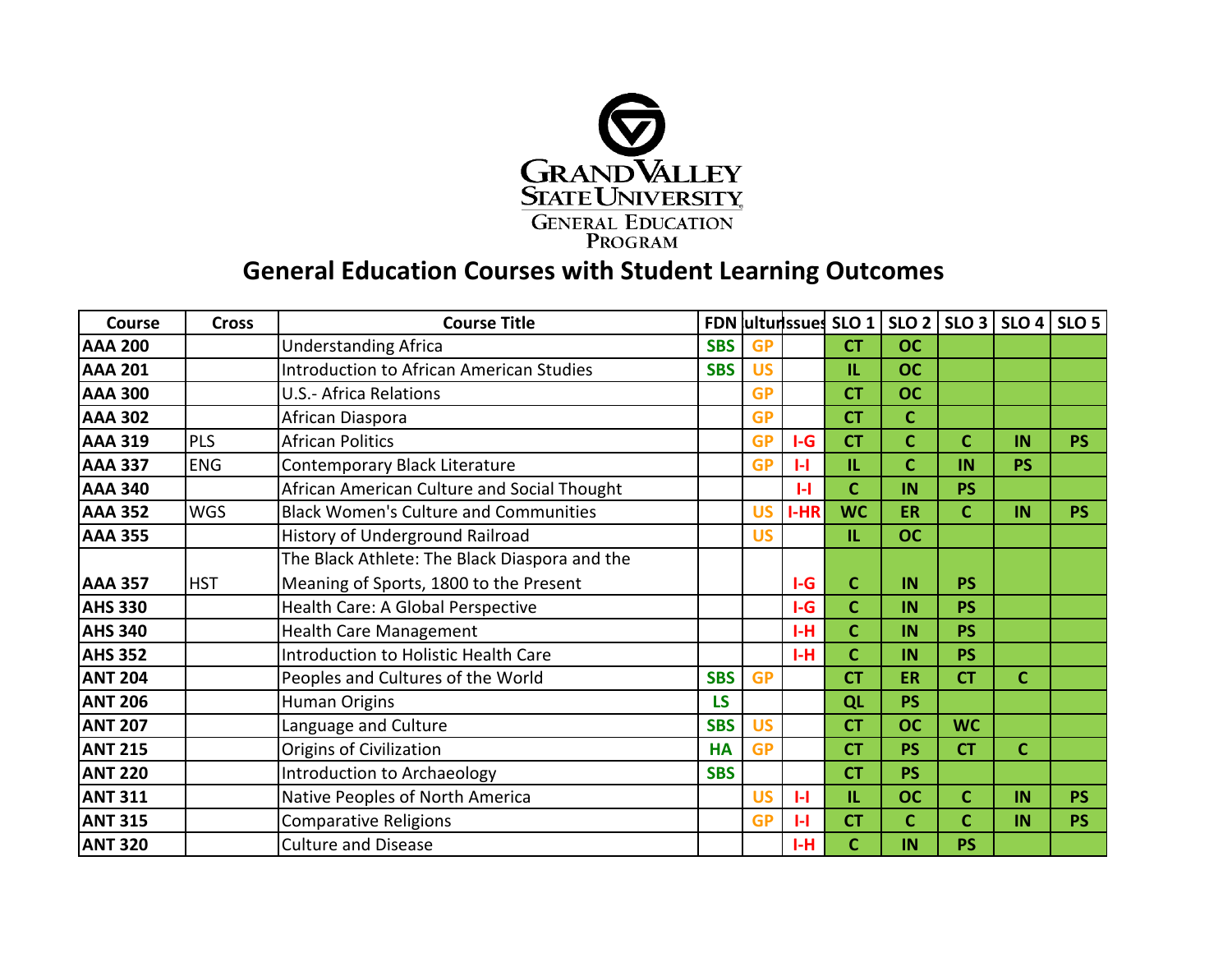| <b>ANT 340</b> |            | <b>Culture and Environment</b>                       |             | <b>GP</b> | $I-S$        | <b>CT</b>    | <b>OC</b>   | C           | IN        | <b>PS</b> |
|----------------|------------|------------------------------------------------------|-------------|-----------|--------------|--------------|-------------|-------------|-----------|-----------|
| <b>ANT 345</b> |            | Perspectives on Globalization                        |             | <b>GP</b> | $I-G$        | <b>CT</b>    | $\mathbf c$ | $\mathbf c$ | IN        | <b>PS</b> |
| <b>ANT 375</b> |            | Language, Identity, and Diversity                    |             | <b>US</b> | $\mathbf{H}$ | <b>WC</b>    | <b>OC</b>   | $\mathbf c$ | IN        | <b>PS</b> |
| <b>ANT 421</b> |            | Anthropology of Social Movements                     |             |           | $I-HR$       | $\mathbf C$  | IN          | <b>PS</b>   |           |           |
| <b>ARA 202</b> |            | Intermediate Arabic II: Language and Culture         |             | <b>GP</b> |              | IL           | <b>OC</b>   |             |           |           |
| <b>ARA 330</b> | <b>MES</b> | Arab Identity in Literature & Culture                |             |           | $\mathbf{H}$ | $\mathbf C$  | IN          | <b>PS</b>   |           |           |
| <b>ART 101</b> |            | Introduction to Art                                  | <b>Arts</b> |           |              | <b>CT</b>    | <b>OC</b>   |             |           |           |
| <b>ART 153</b> |            | Making and Meaning in Art and Design                 | <b>Arts</b> |           |              | <b>CT</b>    | <b>OC</b>   |             |           |           |
| <b>ART 159</b> |            | <b>Drawing Fundamentals</b>                          | <b>Arts</b> |           |              | <b>CT</b>    | <b>OC</b>   |             |           |           |
| <b>ART 231</b> |            | Integrating the Visual Arts Across Disciplines       | <b>Arts</b> |           |              | <b>CT</b>    | $\mathbf C$ |             |           |           |
| <b>ART 260</b> |            | <b>Introduction to Painting</b>                      | <b>Arts</b> |           |              | <b>CT</b>    | <b>OC</b>   |             |           |           |
| <b>ART 270</b> |            | Introduction to Sculpture                            | <b>Arts</b> |           |              | <b>CT</b>    | <b>OC</b>   |             |           |           |
| <b>ART 271</b> |            | Digital 3D Modeling and Design                       | <b>Arts</b> |           |              | <b>CT</b>    | <b>OC</b>   |             |           |           |
| <b>ART 275</b> |            | <b>Introduction to Ceramics</b>                      | <b>Arts</b> |           |              | <b>CT</b>    | <b>OC</b>   |             |           |           |
| <b>ART 322</b> |            | Goths to Gothic: Medieval Art                        |             | <b>GP</b> |              | <b>CT</b>    | $\mathbf c$ |             |           |           |
| <b>ART 323</b> |            | Rethinking Renaissance Art                           |             | <b>GP</b> | $I-G$        | <b>CT</b>    | $\mathbf c$ | IN          | <b>PS</b> |           |
| <b>ART 335</b> |            | <b>Digital Creativity</b>                            |             |           | $I-III$      | $\mathbf{C}$ | IN          | <b>PS</b>   |           |           |
|                |            | Learning to See: Visual Training for the Health Care |             |           |              |              |             |             |           |           |
| <b>ART 350</b> |            | Professional                                         |             |           | H            | $\mathbf C$  | IN          | <b>PS</b>   |           |           |
| <b>ART 391</b> |            | Civic Studio                                         |             |           | $\mathbf{H}$ | $\mathbf{C}$ | IN          | <b>PS</b>   |           |           |
| <b>ART 392</b> |            | <b>Curatorial Studio</b>                             |             |           | $I-III$      | $\mathbf C$  | IN          | <b>PS</b>   |           |           |
| <b>ART 394</b> |            | <b>Interactive Studio</b>                            |             |           | $I-III$      | $\mathbf{C}$ | IN          | <b>PS</b>   |           |           |
| <b>ART 422</b> |            | Art and the Worlds of Islam                          |             | <b>GP</b> | $I-G$        | <b>CT</b>    | $\mathbf c$ | IN          | <b>PS</b> |           |
| <b>ART 425</b> |            | Depicting a Nation: 19th Century American Art        |             | <b>US</b> |              | <b>WC</b>    | ER          |             |           |           |
| <b>ASL 421</b> |            | Deaf History and Culture                             |             |           | $\mathbf{H}$ | $\mathbf{C}$ | IN          | <b>PS</b>   |           |           |
| <b>BIO 104</b> |            | Biology for the 21st Century                         | LS-L        |           |              | QL           | <b>PS</b>   |             |           |           |
| <b>BIO 105</b> |            | <b>Environmental Science</b>                         | LS          |           |              | IL           | <b>PS</b>   |             |           |           |
| <b>BIO 107</b> |            | <b>Great Lakes and Other Water Resources</b>         | LS-L        |           |              | IL           | $\mathbf c$ |             |           |           |
| <b>BIO 109</b> |            | Plants in the World                                  | $LS-L$      |           |              | IL.          | <b>PS</b>   |             |           |           |
| <b>BIO 120</b> |            | <b>General Biology I</b>                             | LS-L        |           |              | QL           | <b>PS</b>   |             |           |           |
| <b>BIO 309</b> |            | Plants and Human Health                              |             |           | $I-H$        | $\mathbf C$  | IN          | <b>PS</b>   |           |           |
|                |            | Who's Running Your Life: Genes, Evolution and        |             |           |              |              |             |             |           |           |
| <b>BIO 311</b> |            | Behavior                                             |             |           | $\mathbf{H}$ | $\mathbf C$  | IN          | <b>PS</b>   |           |           |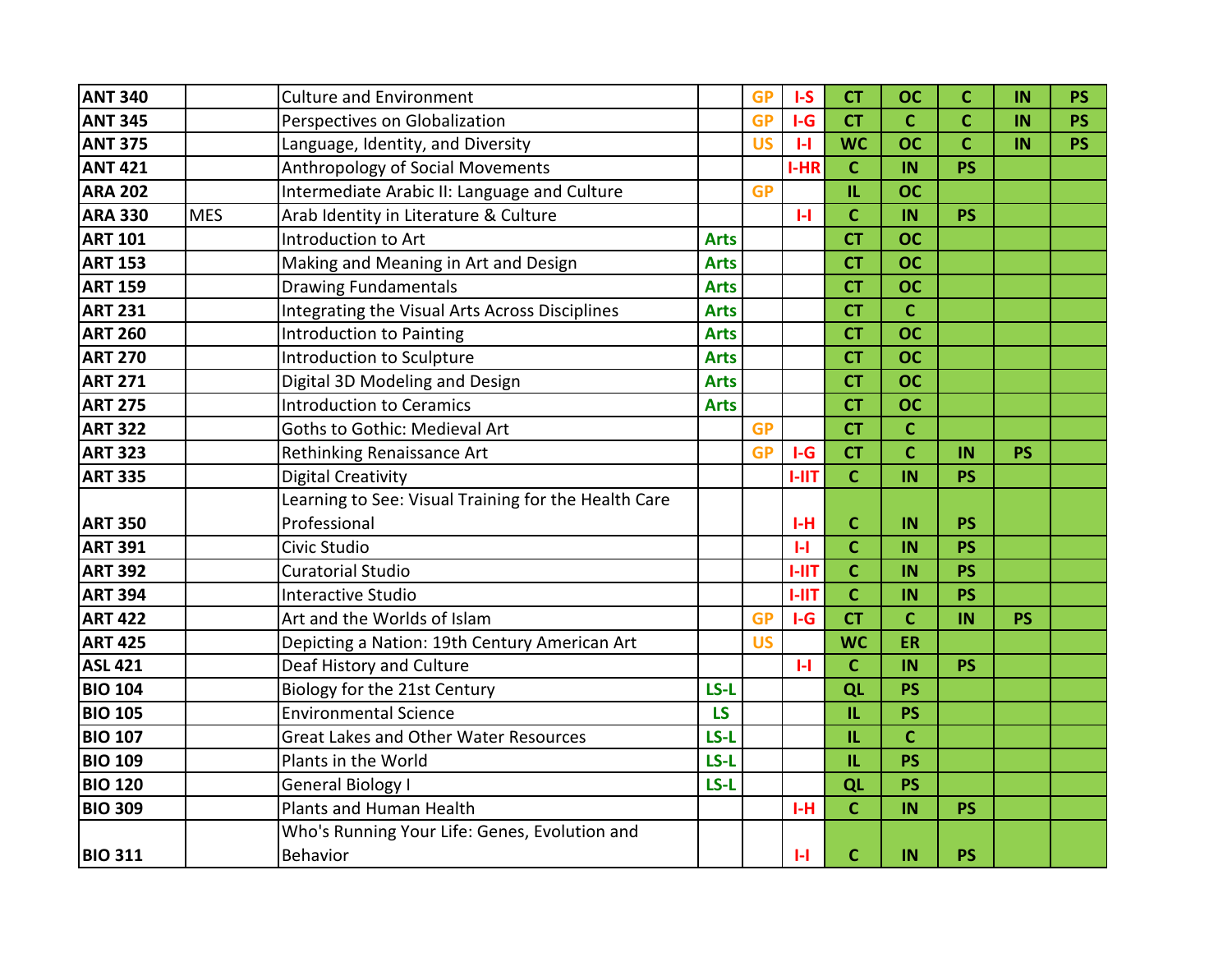| <b>BIO 319</b>    |            | <b>Global Agricultural Sustainability</b>             |             |           | $I-S$        | $\mathsf{C}$ | IN          | <b>PS</b>   |    |           |
|-------------------|------------|-------------------------------------------------------|-------------|-----------|--------------|--------------|-------------|-------------|----|-----------|
| <b>BIO 325</b>    |            | <b>Human Sexuality</b>                                |             |           | $I-H$        | $\mathbf{C}$ | <b>PS</b>   | IN          |    |           |
| <b>BIO 328</b>    |            | <b>Biomedical Ethics</b>                              |             |           | $I-H$        | $\mathbf{C}$ | IN          | <b>PS</b>   |    |           |
| <b>BIO 329</b>    |            | <b>Evolution of Social Behavior</b>                   |             |           | $\mathbf{H}$ | $\mathsf{C}$ | IN          | <b>PS</b>   |    |           |
| <b>BIO 338</b>    |            | <b>Environmental Ethics</b>                           |             |           | $I-S$        | $\mathbf C$  | IN          | <b>PS</b>   |    |           |
| <b>BMS 100</b>    |            | Human Health and Disease                              | <b>LS</b>   |           |              | IL.          | <b>PS</b>   |             |    |           |
| <b>BMS 202</b>    |            | Anatomy and Physiology                                | LS-L        |           |              | QL           | <b>PS</b>   |             |    |           |
| <b>CHI 202</b>    |            | Intermediate Chinese II: Language and Culture         |             | <b>GP</b> |              | IL           | <b>OC</b>   |             |    |           |
| <b>CHI 236</b>    |            | <b>Popular Chinese Fiction</b>                        | <b>PL</b>   | <b>GP</b> |              | IL.          | <b>OC</b>   |             |    |           |
| <b>CHI 323</b>    |            | Late Imperial Chinese Culture                         |             | <b>GP</b> |              | <b>CT</b>    | <b>OC</b>   |             |    |           |
| <b>CHI 324</b>    |            | <b>Chinese Popular Culture</b>                        |             | <b>GP</b> | $I-G$        | IL           | <b>OC</b>   | $\mathbf c$ | IN | <b>PS</b> |
| <b>CHM 102</b>    |            | <b>Chemistry and Society</b>                          | <b>PS</b>   |           |              | QL           | <b>PS</b>   |             |    |           |
| <b>CHM 109</b>    |            | <b>Introductory Chemistry</b>                         | <b>PS-L</b> |           |              | QL           | <b>PS</b>   |             |    |           |
| <b>CHM 115</b>    |            | Principles of Chemistry I                             | <b>PS-L</b> |           |              | QL           | <b>PS</b>   |             |    |           |
| <b>CHM 201</b>    |            | <b>Introduction to Chemical Science</b>               | <b>PS-L</b> |           |              | <b>WC</b>    | <b>PS</b>   |             |    |           |
| <b>CIS 101</b>    |            | Thriving in Our Digital World                         | <b>MS</b>   |           |              | QL           | $\mathbf C$ |             |    |           |
| <b>CIS 160</b>    |            | Learn to Program in Python                            | <b>MS</b>   |           |              | QL           | <b>PS</b>   |             |    |           |
| <b>CIS 310</b>    |            | Intro to the Structure & Mechanics of Social Networks |             |           | $1-11T$      | $\mathbf C$  | IN          | <b>PS</b>   |    |           |
| <b>CIS 320</b>    |            | Visualization of Data and Information                 |             |           | <b>I-IIT</b> | $\mathbf c$  | IN          | <b>PS</b>   |    |           |
| <b>CIS 331</b>    |            | Data Analysis Tools and Techniques                    |             |           | <b>I-IIT</b> | $\mathbf{C}$ | IN          | <b>PS</b>   |    |           |
| <b>CIS 358</b>    |            | <b>Information Assurance</b>                          |             |           | $1 - 11T$    | $\mathbf{C}$ | IN          | <b>PS</b>   |    |           |
| CJ 101            |            | Justice and Society                                   | <b>SBS</b>  |           |              | <b>CT</b>    | ER          |             |    |           |
| CJ 325            |            | Criminal Justice and Human Rights                     |             |           | $I-HR$       | $\mathbf{C}$ | IN          | <b>PS</b>   |    |           |
| <b>CJ/DS 335</b>  | <b>DS</b>  | Digital Crime, Media and Culture                      |             |           | $I-G$        | $\mathbf{C}$ | IN          | <b>PS</b>   |    |           |
|                   |            | Education and Juvenile Justice Systems: Who Gets      |             |           |              |              |             |             |    |           |
| <b>CJ/EDF 365</b> | <b>EDF</b> | Served?                                               |             |           | $I-HR$       | $\mathbf{C}$ | IN          | <b>PS</b>   |    |           |
| <b>CLA 101</b>    |            | <b>Greek and Roman Mythology</b>                      | <b>PL</b>   |           |              | IL           | <b>ER</b>   |             |    |           |
| <b>CLA 121</b>    |            | <b>Greek Civilization</b>                             | <b>HA</b>   |           |              | <b>WC</b>    | <b>ER</b>   |             |    |           |
| <b>CLA 131</b>    |            | <b>Roman Civilization</b>                             | <b>HA</b>   |           |              | <b>WC</b>    | <b>ER</b>   |             |    |           |
| <b>CLA 201</b>    |            | Classical Literature                                  | <b>PL</b>   |           |              | <b>WC</b>    | ER          |             |    |           |
| <b>CLA 231</b>    |            | Health and Science in Antiquity                       | <b>PL</b>   |           |              | <b>WC</b>    | <b>OC</b>   |             |    |           |
| <b>CLA 250</b>    |            | <b>Classical Art and Archaeology</b>                  | <b>Arts</b> |           |              | <b>WC</b>    | <b>OC</b>   |             |    |           |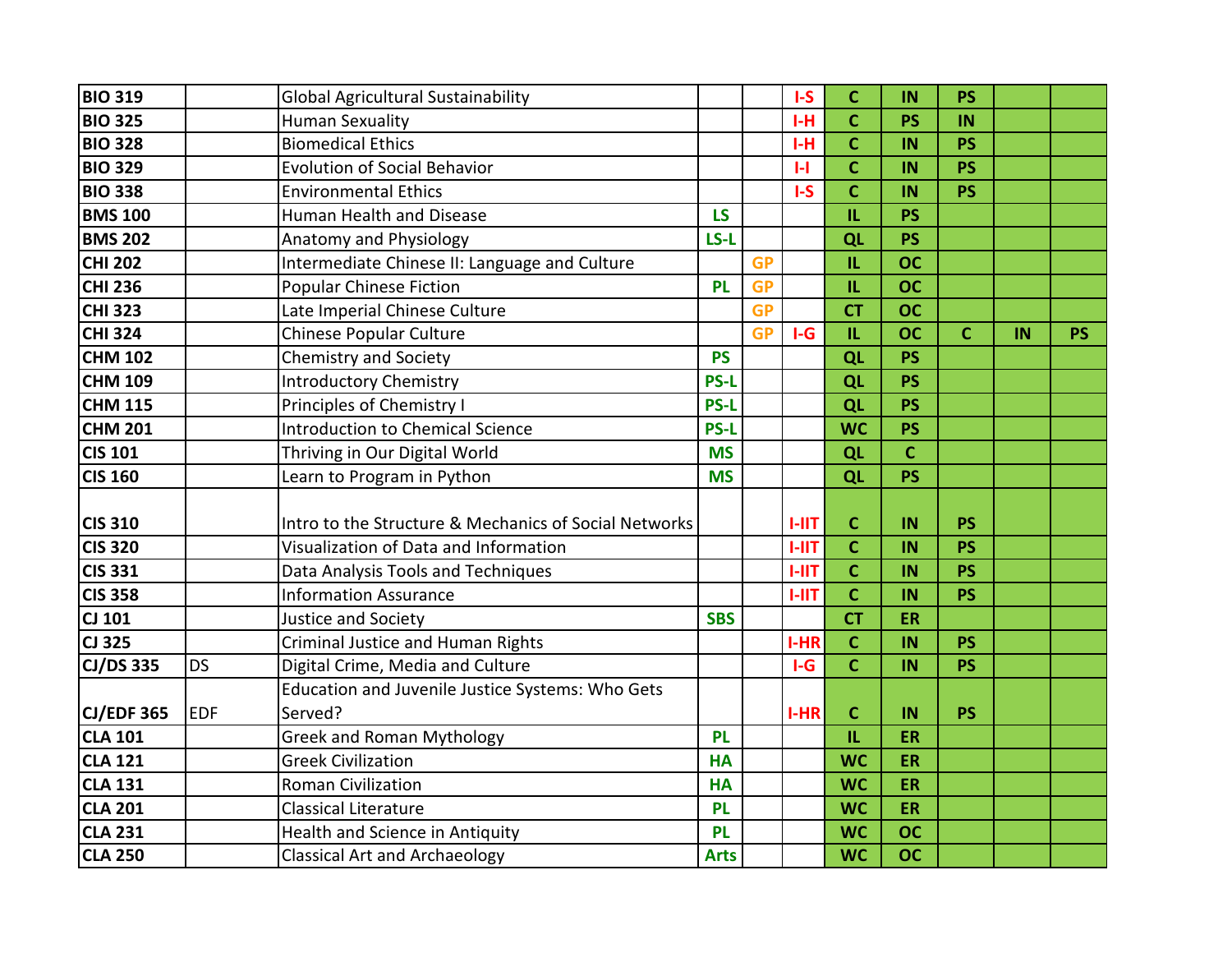| <b>CLA 301</b> |            | Re-imagining the Classics                            |             |           | $I-G$        | $\mathbf{C}$ | IN          | <b>PS</b>    |    |           |
|----------------|------------|------------------------------------------------------|-------------|-----------|--------------|--------------|-------------|--------------|----|-----------|
| <b>CLA 302</b> |            | The Stages of Greek and Roman Drama                  |             |           | $I-G$        | $\mathbf C$  | IN          | <b>PS</b>    |    |           |
| <b>CLA 325</b> | <b>WGS</b> | Body, Gender, Sexuality in Antiquity                 |             |           | $\mathbf{H}$ | $\mathbf C$  | IN          | <b>PS</b>    |    |           |
| <b>CLA 365</b> |            | Stoicism, Identity and the Happy Life                |             |           | $\mathbf{L}$ | $\mathbf{C}$ | IN          | <b>PS</b>    |    |           |
| <b>CLA 367</b> |            | Thinking Like a (Roman) Lawyer                       |             |           | I-HR         | $\mathbf C$  | IN          | <b>PS</b>    |    |           |
| <b>CMB 140</b> |            | Living foods: ferment them yourself!                 | LS-L        |           |              | IL           | $\mathbf C$ |              |    |           |
| <b>CMB 150</b> |            | <b>Biotechnology and Society</b>                     | LS-L        |           |              | IL           | $\mathbf c$ |              |    |           |
| <b>CMB 155</b> |            | Introduction to Cell and Molecular Biology           | <b>LS</b>   |           |              | QL           | <b>PS</b>   |              |    |           |
|                |            | Designing our future: Babies, Food, Medicine, and    |             |           |              |              |             |              |    |           |
| <b>CMB 321</b> |            | Biotechnology                                        |             |           | $1 - 11T$    | $\mathbf{C}$ | IN          | <b>PS</b>    |    |           |
| <b>CMB 350</b> |            | <b>Foundations of Brewing</b>                        |             |           | $I-H$        | $\mathbf{C}$ | IN          | <b>PS</b>    |    |           |
| <b>CMJ 290</b> |            | Media History                                        |             | <b>US</b> |              | IL           | <b>OC</b>   |              |    |           |
| <b>COM 202</b> |            | <b>Critical Interpretation</b>                       | <b>PL</b>   |           |              | <b>WC</b>    | ER          |              |    |           |
| <b>COM 378</b> |            | <b>Intercultural Communication</b>                   |             |           | $\mathbf{H}$ | $\mathbf C$  | IN          | <b>PS</b>    |    |           |
| <b>COM 438</b> |            | <b>Communication Ethics</b>                          |             |           | $\mathbf{H}$ | $\mathbf c$  | IN          | <b>PS</b>    |    |           |
| <b>DAN 200</b> |            | <b>Introduction to Dance</b>                         | <b>Arts</b> |           |              | <b>CT</b>    | $\mathbf C$ |              |    |           |
| <b>DS 201</b>  |            | Digital Identities and Communities                   | <b>SBS</b>  |           |              | <b>CT</b>    | ER          |              |    |           |
| <b>DS 340</b>  |            | Identity and Representation in Digital Culture       |             |           | $\mathbf{H}$ | $\mathbf{C}$ | IN          | <b>PS</b>    |    |           |
| <b>DS 350</b>  |            | Social Media in Culture                              |             |           | $1 - 11$     | $\mathbf c$  | IN          | <b>PS</b>    |    |           |
| <b>DS 360</b>  |            | <b>Ethics of Digital Cultures</b>                    |             |           | $1 - 11T$    | $\mathbf c$  | IN          | <b>PS</b>    |    |           |
| <b>EAS 201</b> |            | East Asia in the Contemporary World                  | <b>HA</b>   | <b>GP</b> |              | <b>CT</b>    | <b>OC</b>   | <b>CT</b>    | ER |           |
| <b>EAS 351</b> |            | <b>Asian American Experiences</b>                    |             |           | $\mathbf{L}$ | $\mathbf c$  | IN          | <b>PS</b>    |    |           |
| <b>ECO 100</b> |            | <b>Current Economic Issues</b>                       | <b>SBS</b>  |           |              | <b>CT</b>    | <b>PS</b>   |              |    |           |
| <b>ECO 210</b> |            | <b>Introduction to Macroeconomics</b>                | <b>SBS</b>  |           |              | $\mathbf{L}$ | <b>PS</b>   |              |    |           |
| <b>ECO 211</b> |            | <b>Introduction to Microeconomics</b>                | <b>SBS</b>  |           |              | IL.          | <b>PS</b>   |              |    |           |
| <b>ECO 330</b> |            | <b>Sports Economics</b>                              |             |           | $1 - 11T$    | $\mathbf C$  | IN          | <b>PS</b>    |    |           |
| <b>ECO 343</b> |            | <b>Health Economics</b>                              |             |           | $I-H$        | $\mathbf{C}$ | IN          | <b>PS</b>    |    |           |
| <b>ECO 345</b> |            | <b>Environmental and Resource Economics</b>          |             |           | $I-S$        | $\mathbf C$  | IN          | <b>PS</b>    |    |           |
| <b>ECO 349</b> |            | <b>Emerging Markets Issues</b>                       |             | <b>GP</b> | $I-G$        | <b>CT</b>    | <b>OC</b>   | $\mathbf{C}$ | IN | <b>PS</b> |
| <b>ECO 365</b> |            | <b>Comparative Economic Systems</b>                  |             |           | $I-G$        | $\mathbf c$  | IN          | <b>PS</b>    |    |           |
| <b>ECO 369</b> |            | <b>International Economic Issues</b>                 |             | <b>GP</b> |              | <b>CT</b>    | <b>OC</b>   |              |    |           |
|                |            | Introduction to Education: A critical exploration of |             |           |              |              |             |              |    |           |
| <b>EDF 115</b> |            | schooling in America                                 | <b>SBS</b>  |           |              | <b>CT</b>    | <b>OC</b>   |              |    |           |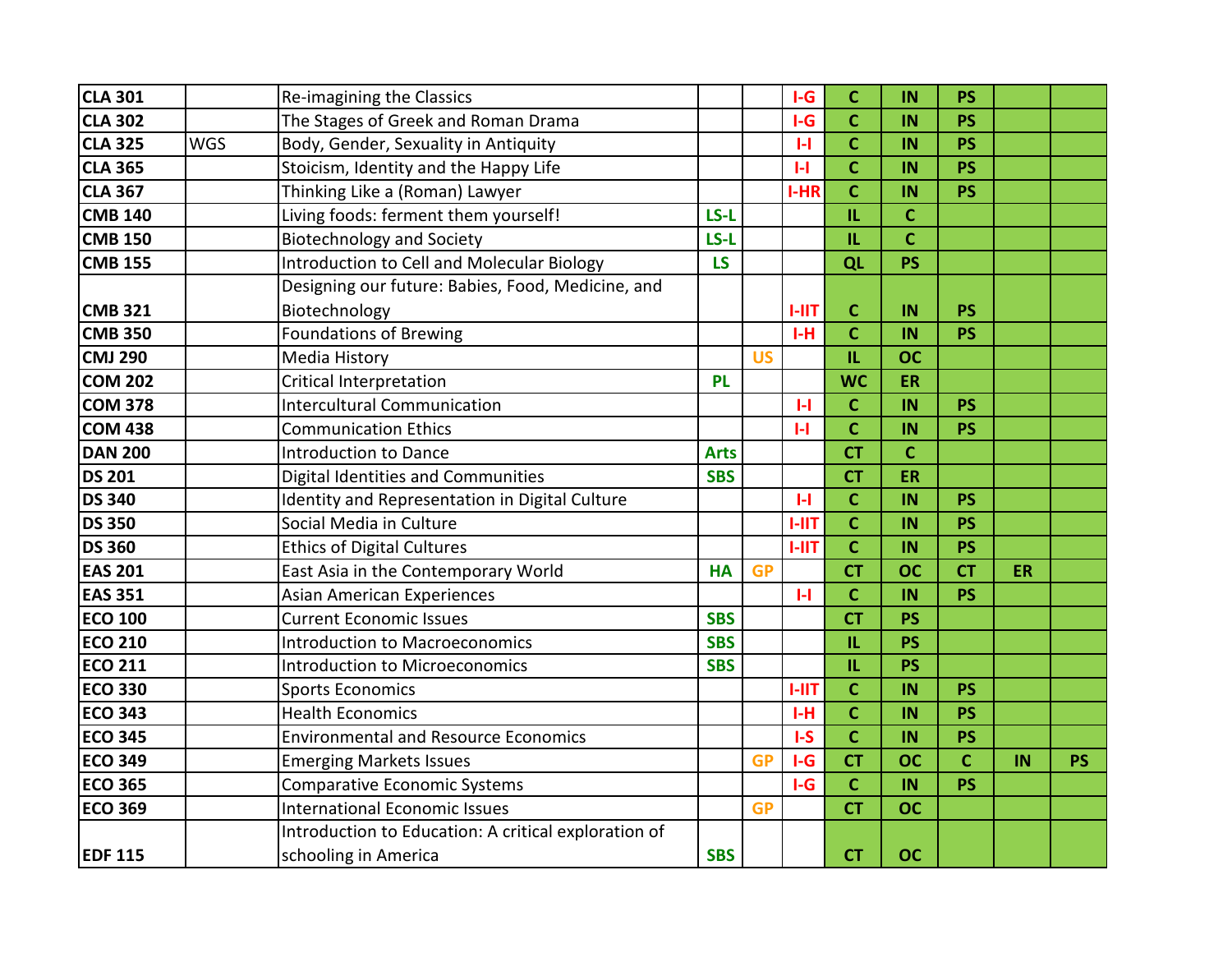| <b>EDF 215</b> |            | Introduction to Philosophies of Early Childhood    | <b>PL</b> |           |              | <b>WC</b>    | <b>ER</b>    |                |              |           |
|----------------|------------|----------------------------------------------------|-----------|-----------|--------------|--------------|--------------|----------------|--------------|-----------|
| <b>EDF 315</b> |            | Diverse Persp. on Education                        |           | <b>US</b> |              | <b>WC</b>    | <b>ER</b>    |                |              |           |
| <b>EDF 316</b> |            | <b>Global Perspectives on Education</b>            |           | <b>GP</b> | $I-G$        | <b>CT</b>    | $\mathbf{C}$ | IN             | <b>PS</b>    |           |
|                |            | Learning from Detroit: Education and Community     |           |           |              |              |              |                |              |           |
| <b>EDF 325</b> | <b>IDS</b> | Revitalization                                     |           |           | H            | $\mathbf C$  | IN           | <b>PS</b>      |              |           |
| <b>EDI 312</b> |            | <b>Child Guidance</b>                              |           |           | I-HR         | $\mathbf{C}$ | IN           | <b>PS</b>      |              |           |
|                |            | Class Conscious: Popular Culture, Schooling, and   |           |           |              |              |              |                |              |           |
| <b>EDR 317</b> |            | Identity                                           |           |           | $\mathbf{L}$ | $\mathbf{C}$ | IN           | <b>PS</b>      |              |           |
|                |            | The Myth of Normal: Disability Studies in the 21st |           |           |              |              |              |                |              |           |
| <b>EDS 317</b> |            | Century                                            |           |           | $\mathbf{H}$ | $\mathbf C$  | IN           | <b>PS</b>      |              |           |
| <b>EDT 312</b> |            | <b>Children and Technology</b>                     |           |           | $1 - 11T$    | $\mathbf{C}$ | IN           | <b>PS</b>      |              |           |
| <b>EDT 476</b> |            | <b>Teaching with Technology</b>                    |           |           | $1 - 11T$    | $\mathbf{C}$ | IN           | <b>PS</b>      |              |           |
| <b>EGR 302</b> |            | <b>Engineering Decision-Making in Society</b>      |           |           | <b>I-IIT</b> | $\mathbf{C}$ | IN           | <b>PS</b>      |              |           |
| <b>EGR 306</b> |            | <b>Urban Sustainability</b>                        |           |           | $I-S$        | $\mathsf{C}$ | IN           | <b>PS</b>      |              |           |
|                |            | Renewable Energy Systems: Structure, Policy and    |           |           |              |              |              |                |              |           |
| <b>EGR 406</b> | <b>NRM</b> | Analysis                                           |           | <b>GP</b> | $I-S$        | $\mathsf{C}$ | IN           | <b>PS</b>      | <b>CT</b>    |           |
| <b>ENG 103</b> |            | <b>World Literature</b>                            | <b>PL</b> | <b>GP</b> |              | <b>WC</b>    | <b>OC</b>    | <b>CT</b>      |              |           |
| <b>ENG 103</b> |            | World Literature                                   | <b>PL</b> | <b>GP</b> |              | <b>WC</b>    | <b>OC</b>    | <b>CT</b>      |              |           |
| <b>ENG 105</b> |            | Literatures in English                             | <b>PL</b> |           |              | <b>WC</b>    | <b>OC</b>    |                |              |           |
| <b>ENG 112</b> |            | Much Ado About Shakespeare                         | <b>PL</b> |           |              | <b>WC</b>    | ER           |                |              |           |
| <b>ENG 115</b> |            | Introduction to Science Fiction                    | <b>PL</b> |           |              | <b>WC</b>    | ER           |                |              |           |
| <b>ENG 204</b> |            | World Mythology                                    |           | <b>GP</b> |              | <b>CT</b>    | <b>OC</b>    |                |              |           |
| <b>ENG 231</b> | AAA        | Early African American Literature                  | <b>PL</b> | <b>GP</b> |              | <b>WC</b>    | ER           | <b>CT</b>      | $\mathbf{C}$ |           |
| <b>ENG 314</b> | <b>DS</b>  | <b>Digital Literacies</b>                          |           |           | $1 - 11T$    | $\mathbf C$  | IN           | <b>PS</b>      |              |           |
|                |            |                                                    |           |           |              |              |              |                |              |           |
| <b>ENG 331</b> |            | Comics and Graphic Novels in Contemporary Culture  |           |           | $1-11T$      | $\mathbf C$  | IN           | <b>PS</b>      |              |           |
| <b>ENG 335</b> |            | Literature of American Minorities                  |           | <b>US</b> | $\mathbf{H}$ | <b>WC</b>    | <b>ER</b>    | $\overline{c}$ | IN           | <b>PS</b> |
| <b>ENG 355</b> |            | Teaching English Learners, PK-6                    |           | <b>GP</b> |              | <b>CT</b>    | $\mathbf C$  |                |              |           |
| <b>ENG 382</b> |            | Literature and the Environment                     |           |           | $I-S$        | $\mathbf{C}$ | IN           | <b>PS</b>      |              |           |
| <b>ENG 384</b> |            | Literature of War                                  |           |           | I-HR         | $\mathsf{C}$ | IN           | <b>PS</b>      |              |           |
| <b>ENG 386</b> |            | Literary Responses to Death and Dying              |           |           | $I-H$        | $\mathbf C$  | IN           | <b>PS</b>      |              |           |
|                |            | Emigration & Immigration in Contemporary World     |           |           |              |              |              |                |              |           |
| <b>ENG 388</b> |            | Literature                                         |           |           | $\mathbf{H}$ | $\mathbf c$  | IN           | <b>PS</b>      |              |           |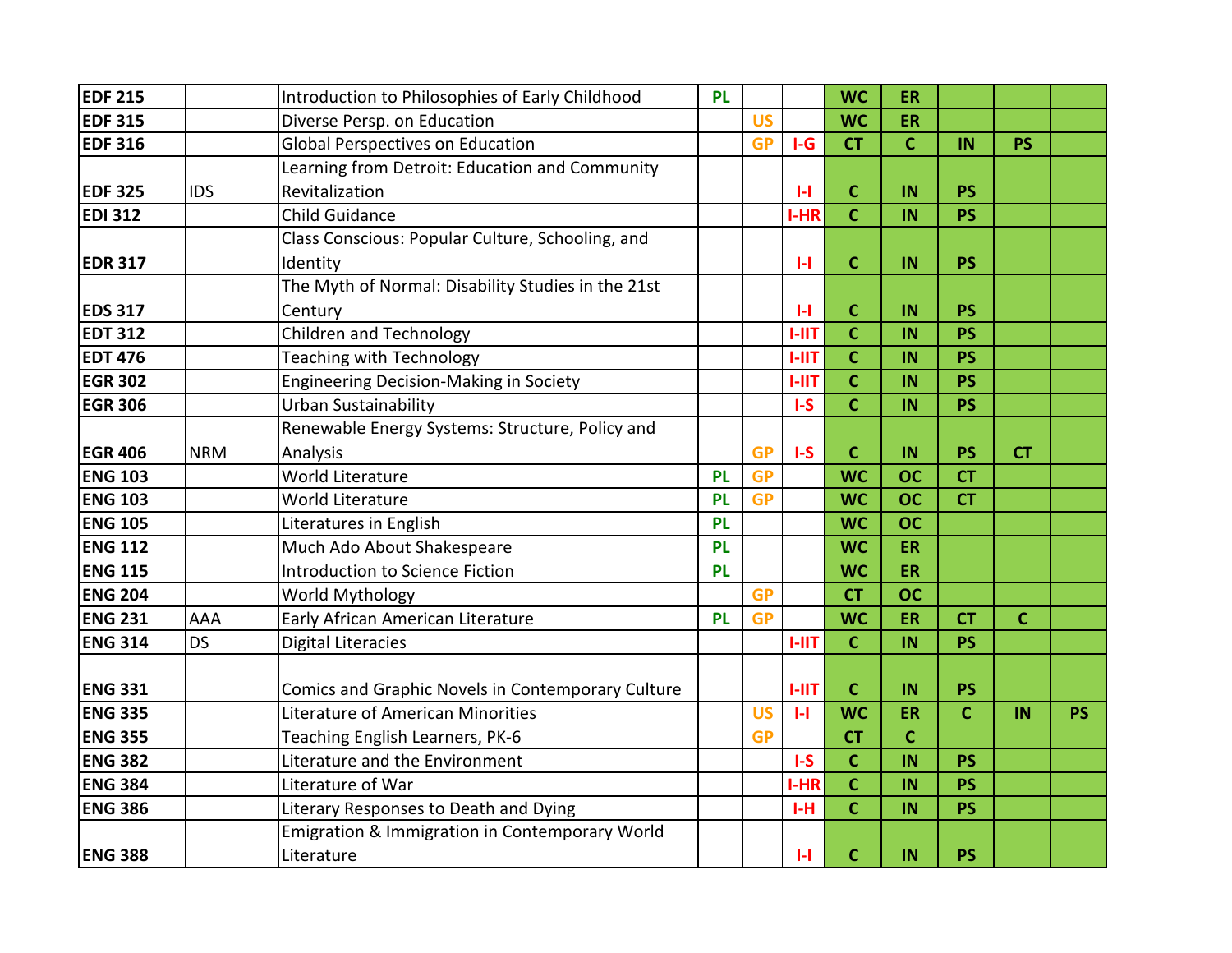| <b>ENS 392</b> |            | Sustainable Agriculture: Ideas and Techniques     |             |           | $I-S$   | $\mathbf C$  | IN             | <b>PS</b>      |           |           |
|----------------|------------|---------------------------------------------------|-------------|-----------|---------|--------------|----------------|----------------|-----------|-----------|
| <b>FRE 202</b> |            | Intermediate French II: Language and Culture      |             | <b>GP</b> |         | <b>CT</b>    | <b>OC</b>      |                |           |           |
| <b>FVP 225</b> |            | Film Culture                                      | <b>Arts</b> |           |         | <b>CT</b>    | <b>OC</b>      |                |           |           |
| <b>GEO 100</b> |            | <b>Environmental Geology</b>                      | <b>PS</b>   |           |         | QL           | <b>PS</b>      |                |           |           |
| <b>GEO 103</b> |            | Oceans                                            | <b>PS</b>   |           |         | QL           | <b>PS</b>      |                |           |           |
| <b>GEO 105</b> |            | Living with the Great Lakes                       | <b>PS</b>   |           |         | QL           | <b>PS</b>      |                |           |           |
| <b>GEO 111</b> |            | <b>Exploring the Earth</b>                        | <b>PS-L</b> |           |         | QL           | <b>PS</b>      |                |           |           |
|                |            | Earth Resources in Transition: Conventional to    |             |           |         |              |                |                |           |           |
| <b>GEO 360</b> |            | Sustainable                                       |             |           | $I-S$   | $\mathbf{C}$ | IN             | <b>PS</b>      |           |           |
| <b>GER 202</b> |            | Intermediate German II: Language and Culture      |             | <b>GP</b> |         | IL.          | <b>OC</b>      |                |           |           |
| <b>GPY 111</b> |            | Cities, Towns, and Villages                       | <b>SBS</b>  |           |         | QL           | <b>PS</b>      |                |           |           |
| <b>GPY 200</b> |            | <b>Computer Cartography</b>                       | <b>MS</b>   |           |         | QL           | <b>PS</b>      |                |           |           |
| <b>GPY 220</b> |            | <b>Cultural Geography</b>                         | <b>SBS</b>  |           |         | <b>CT</b>    | <b>PS</b>      |                |           |           |
| <b>GPY 235</b> |            | World Regional Geography                          | <b>SBS</b>  | <b>GP</b> |         | <b>CT</b>    | $\mathbf C$    | <b>CT</b>      | <b>PS</b> |           |
| <b>GPY 324</b> | <b>PNH</b> | Urbanization                                      |             | <b>GP</b> | $I-S$   | <b>CT</b>    | $\overline{c}$ | $\overline{c}$ | IN        | <b>PS</b> |
| <b>GPY 335</b> |            | <b>Globalization and Development</b>              |             |           | $I-G$   | $\mathbf C$  | IN             | <b>PS</b>      |           |           |
|                |            | Geopolitics, Energy and Environment of Russia and |             |           |         |              |                |                |           |           |
| <b>GPY 350</b> |            | Central Eurasia                                   |             | <b>GP</b> | $I-G$   | <b>CT</b>    | <b>OC</b>      | $\mathbf c$    | IN        | <b>PS</b> |
| <b>GPY 351</b> |            | Geography of Africa                               |             | <b>GP</b> |         | <b>CT</b>    | $\mathbf{C}$   |                |           |           |
| <b>GPY 352</b> | LAS        | Geography of Latin America                        |             | <b>GP</b> |         | IL.          | <b>OC</b>      |                |           |           |
| <b>GPY 353</b> |            | Geography of the U.S. and Canada                  |             | <b>US</b> |         | <b>WC</b>    | <b>OC</b>      |                |           |           |
| <b>GPY 354</b> |            | Geography and Globalization of Asia               |             |           | $I-G$   | $\mathbf{C}$ | IN             | <b>PS</b>      |           |           |
| <b>GPY 356</b> |            | Geography of Europe                               |             | <b>GP</b> |         | <b>CT</b>    | <b>OC</b>      |                |           |           |
|                |            | People, Environment and Development in the        |             |           |         |              |                |                |           |           |
| <b>GPY 361</b> | LAS        | Amazon                                            |             |           | $I-S$   | $\mathbf C$  | IN             | <b>PS</b>      |           |           |
|                |            | Farmers, Crops and Our Challenging Agricultural   |             |           |         |              |                |                |           |           |
| <b>GPY 362</b> |            | World                                             |             | <b>GP</b> | $I-G$   | IL.          | $\mathbf C$    | C              | IN        | <b>PS</b> |
| <b>GPY 363</b> |            | World Forests and their Use                       |             |           | $I-S$   | $\mathbf C$  | IN             | <b>PS</b>      |           |           |
| <b>GPY 365</b> | MKT, PNH   | GIS for Economic & Business Decision Making       |             |           | $I-III$ | $\mathbf{C}$ | IN             | <b>PS</b>      |           |           |
| <b>GPY 385</b> | ECO, PNH   | GIS in Urban and Regional Analysis                |             |           | $I-III$ | $\mathsf{C}$ | IN             | <b>PS</b>      |           |           |
| <b>GPY 410</b> |            | Landscape Analysis and Green Infrastructure       |             |           | $I-S$   | $\mathbf C$  | IN             | <b>PS</b>      |           |           |
| <b>GPY 412</b> | <b>ENS</b> | Global Climate and Environmental Change           |             |           | $I-S$   | $\mathsf{C}$ | IN             | <b>PS</b>      |           |           |
| <b>GRK 202</b> |            | Intermediate Ancient Greek II                     |             | <b>GP</b> |         | <b>CT</b>    | <b>OC</b>      |                |           |           |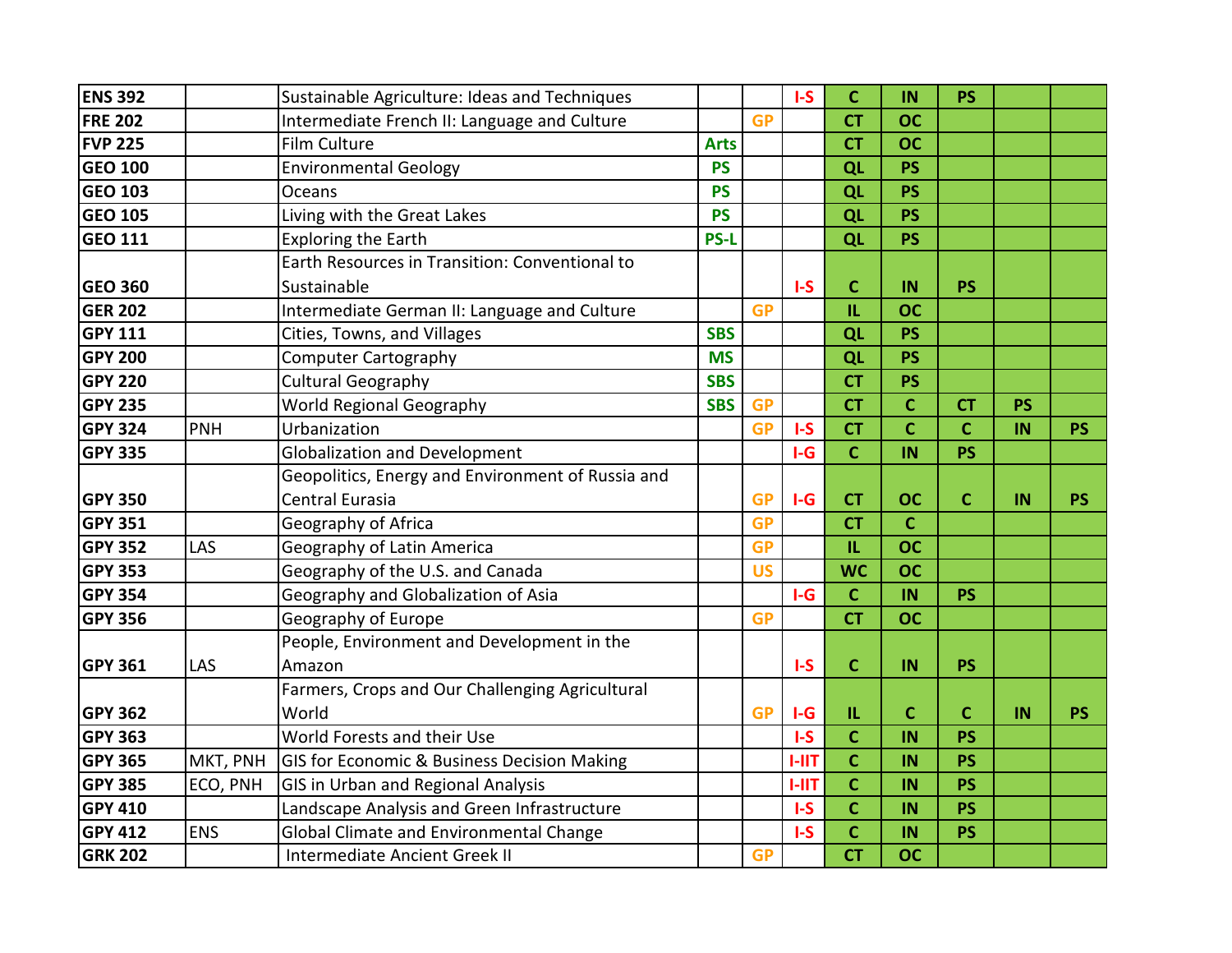|                |            | (Dis)Order and (In)Justice: An Introduction to Global |            |           |              |              |                |              |             |  |
|----------------|------------|-------------------------------------------------------|------------|-----------|--------------|--------------|----------------|--------------|-------------|--|
| <b>GSI 201</b> |            | <b>Studies</b>                                        | <b>SBS</b> | <b>GP</b> |              | <b>CT</b>    | <b>PS</b>      | <b>CT</b>    | $\mathbf C$ |  |
|                |            |                                                       |            |           |              |              |                |              |             |  |
| <b>GSI 202</b> | <b>HST</b> | History of Global Change and Social Transformation    | <b>HA</b>  | <b>GP</b> |              | <b>ER</b>    | <b>CT</b>      | <b>OC</b>    |             |  |
| <b>GSI 215</b> | <b>PLS</b> | <b>Global Migration</b>                               | <b>SBS</b> | <b>GP</b> |              | <b>CT</b>    | ER             | <b>CT</b>    | $\mathbf C$ |  |
| <b>GSI 290</b> |            | Changemakers! Introduction to Social Impact           | <b>SBS</b> |           |              | <b>CT</b>    | <b>PS</b>      |              |             |  |
| <b>HPE 207</b> |            | <b>Personal Health and Wellness</b>                   | <b>SBS</b> |           |              | <b>CT</b>    | <b>OC</b>      |              |             |  |
| <b>HPE 345</b> |            | Disability, Sport and Physical Activity               |            |           | $\mathbf{H}$ | $\mathbf C$  | IN             | <b>PS</b>    |             |  |
| <b>HSC 201</b> |            | The Scientific Revolution                             | <b>HA</b>  | <b>GP</b> |              | <b>CT</b>    | $\mathbf{L}$   | $\mathbf c$  |             |  |
| <b>HSC 202</b> |            | The Technological Revolution                          | <b>HA</b>  |           |              | <b>CT</b>    | IL             |              |             |  |
| <b>HST 101</b> |            | <b>Introduction to World Civilizations</b>            | <b>HA</b>  | <b>GP</b> |              | <b>WC</b>    | $\mathbf{L}$   | $\mathbf c$  |             |  |
| <b>HST 102</b> |            | <b>Introduction to European Civilizations</b>         | <b>HA</b>  | <b>GP</b> |              | <b>CT</b>    | $\mathbf{L}$   | $\mathbf c$  |             |  |
| <b>HST 103</b> |            | <b>Introduction to American Civilizations</b>         | <b>HA</b>  | <b>US</b> |              | <b>CT</b>    | IL             | <b>ER</b>    |             |  |
| <b>HST 203</b> |            | World History to 1500 A.D.                            | <b>HA</b>  | <b>GP</b> |              | <b>WC</b>    | IL.            | $\mathbf c$  |             |  |
| <b>HST 204</b> |            | World History since 1500                              | <b>HA</b>  | <b>GP</b> |              | <b>CT</b>    | <b>OC</b>      | IL.          |             |  |
| <b>HST 205</b> |            | American History to 1877                              | <b>HA</b>  | <b>US</b> |              | <b>WC</b>    | ER             |              |             |  |
| <b>HST 206</b> |            | American History since 1877                           | <b>HA</b>  | <b>US</b> |              | <b>WC</b>    | ER             |              |             |  |
| <b>HST 207</b> |            | European Civilization to the Later Middle Ages        | <b>HA</b>  |           |              | <b>WC</b>    | IL.            |              |             |  |
|                |            |                                                       |            |           |              |              |                |              |             |  |
| <b>HST 208</b> |            | European Civilization since the Later Middle Ages     | <b>HA</b>  | <b>GP</b> |              | <b>WC</b>    | IL             | <b>OC</b>    |             |  |
|                |            |                                                       |            |           |              |              |                |              |             |  |
| <b>HST 209</b> |            | History and Social Studies for Elementary Teachers    | <b>HA</b>  |           |              | <b>CT</b>    | $\mathbf{L}$   |              |             |  |
| <b>HST 211</b> |            | History of Islamic Civilization                       | <b>HA</b>  | <b>GP</b> |              | <b>CT</b>    | $\overline{c}$ | $\mathbf{L}$ |             |  |
| <b>HST 212</b> |            | India: History and Civilization                       | <b>HA</b>  | <b>GP</b> |              | <b>CT</b>    | <b>OC</b>      | ER           |             |  |
| <b>HST 230</b> |            | Latin America in World History                        | <b>HA</b>  | <b>GP</b> |              | <b>CT</b>    | <b>OC</b>      | <b>PS</b>    |             |  |
| <b>HST 240</b> |            | A History of East Asia to 1800                        | <b>HA</b>  | <b>GP</b> |              | <b>CT</b>    | $\mathbf c$    | IL.          |             |  |
| <b>HST 241</b> |            | A History of East Asia since 1800                     | <b>HA</b>  | <b>GP</b> |              | <b>CT</b>    | <b>OC</b>      | IL.          |             |  |
| <b>HST 308</b> |            | Social and Cultural Topics in US History              |            |           | $\mathbf{H}$ | $\mathbf C$  | IN             | PS           |             |  |
| <b>HST 310</b> |            | Cultural and Social Topics in Nonwestern History      |            | <b>GP</b> |              | <b>CT</b>    | <b>OC</b>      |              |             |  |
| <b>HST 311</b> |            | History of Religion in the United States              |            |           | $\mathbf{H}$ | $\mathsf{C}$ | IN             | <b>PS</b>    |             |  |
| <b>HST 314</b> |            | African American History                              |            | <b>US</b> |              | <b>WC</b>    | <b>OC</b>      |              |             |  |
| <b>HST 318</b> |            | History of Democracy in America                       |            |           | I-HR         | $\mathbf C$  | IN             | <b>PS</b>    |             |  |
| <b>HST 322</b> |            | American Identity and Sports                          |            |           | $\mathbf{H}$ | $\mathbf c$  | IN             | <b>PS</b>    |             |  |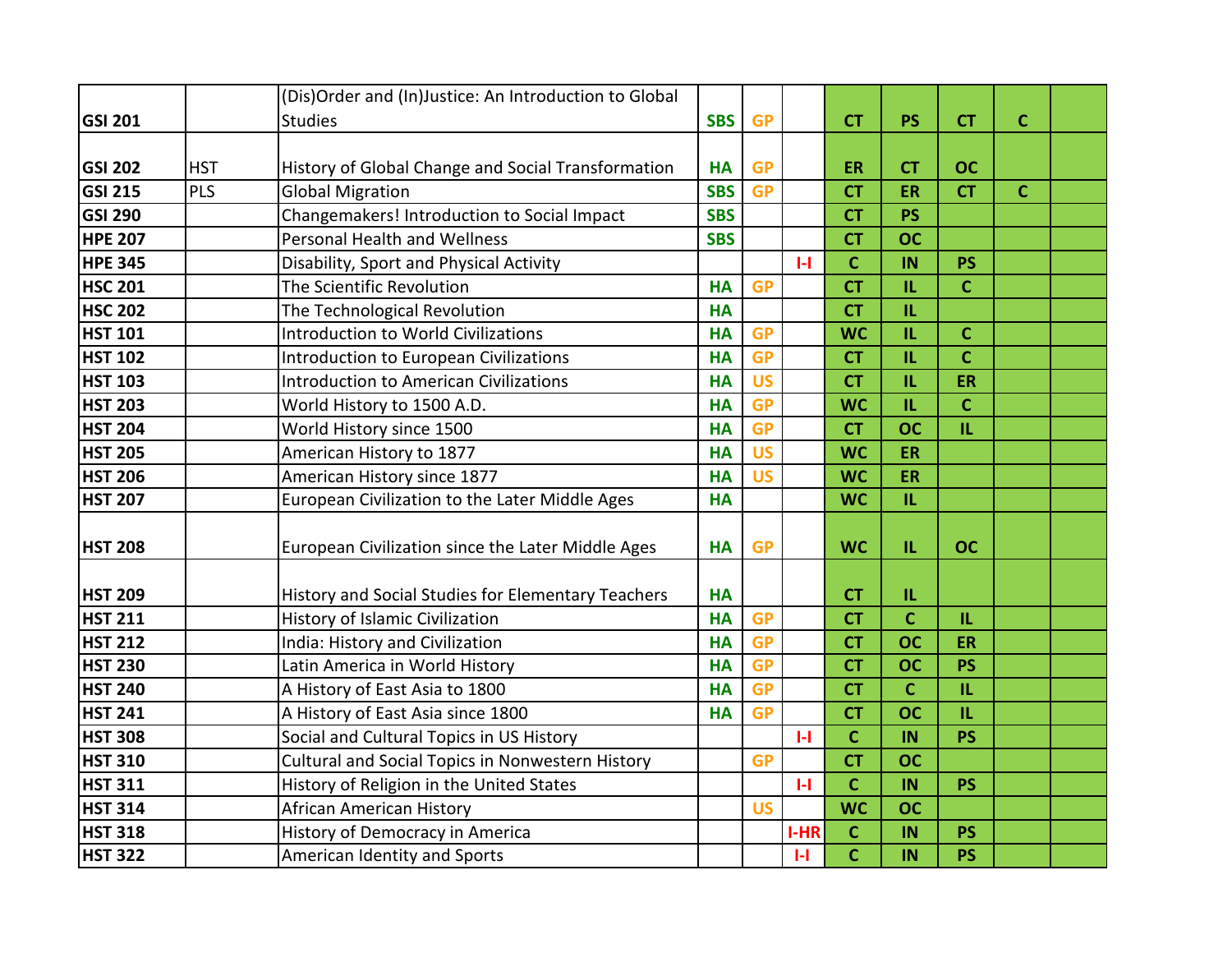| <b>HST 331</b> | LAS        | <b>Modern Latin America</b>                              |            |           | $\mathsf{L}$ | $\mathbf c$    | IN           | <b>PS</b> |           |           |
|----------------|------------|----------------------------------------------------------|------------|-----------|--------------|----------------|--------------|-----------|-----------|-----------|
| <b>HST 332</b> |            | Emergence of Modern India and South Asia                 |            | <b>GP</b> | $I-G$        | <b>CT</b>      | $\mathbf C$  | IN        | <b>PS</b> |           |
| <b>HST 342</b> |            | History of East Asian Religions                          |            | <b>GP</b> | $\mathbf{H}$ | <b>CT</b>      | $\mathbf C$  | IN        | <b>PS</b> |           |
| <b>HST 370</b> |            | History of Medicine and Health                           |            |           | $I-H$        | $\mathbf{C}$   | IN           | <b>PS</b> |           |           |
|                |            |                                                          |            |           |              |                |              |           |           |           |
| <b>HST 371</b> | <b>WGS</b> | <b>Historical Perspectives on Gender and Sexualities</b> |            |           | H            | $\mathbf C$    | IN           | <b>PS</b> |           |           |
| <b>HST 372</b> | LAS        | From Slavery to Freedom                                  |            |           | I-HR         | $\mathbf c$    | IN           | <b>PS</b> |           |           |
| <b>HST 376</b> |            | History of Witch Hunts                                   |            |           | $\mathbf{H}$ | $\mathbf C$    | IN           | <b>PS</b> |           |           |
| <b>HST 378</b> |            | <b>Contesting Human Rights</b>                           |            |           | I-HR         | $\mathbf{C}$   | IN           | <b>PS</b> |           |           |
| <b>HTM 175</b> |            | <b>International Food and Culture</b>                    |            | <b>GP</b> |              | <b>CT</b>      | <b>OC</b>    |           |           |           |
| <b>HTM 202</b> |            | <b>International Tourism</b>                             |            | <b>GP</b> |              | <b>CT</b>      | $\mathbf{C}$ |           |           |           |
| <b>HTM 368</b> |            | Geotourism                                               |            |           | $I-S$        | $\mathbf{C}$   | IN           | <b>PS</b> |           |           |
| <b>IDS 350</b> |            | Civil Discourse                                          |            |           | H            | $\mathbf{C}$   | IN           | <b>PS</b> |           |           |
| <b>INT 100</b> |            | <b>Introduction to Liberal Education</b>                 | <b>PL</b>  |           |              | <b>WC</b>      | ER           |           |           |           |
| <b>INT 201</b> |            | Diversity in United States                               | <b>SBS</b> | <b>US</b> |              | <b>CT</b>      | ER           | <b>WC</b> | <b>ER</b> |           |
| <b>INT 310</b> |            | Creativity and Innovative Problem-Solving                |            |           | $1 - 11T$    | $\mathbf C$    | IN           | <b>PS</b> |           |           |
| <b>INT 314</b> |            | Life Journeys                                            |            |           | $\mathbf{H}$ | $\mathbf C$    | IN           | <b>PS</b> |           |           |
| <b>INT 319</b> | HST, HRT   | <b>Human Traffic and Trafficking</b>                     |            |           | $I-G$        | $\mathbf{C}$   | IN           | <b>PS</b> |           |           |
|                |            | Voices of the Civil Rights Movement in the United        |            |           |              |                |              |           |           |           |
| <b>INT 320</b> | <b>HRT</b> | <b>States</b>                                            |            | <b>US</b> | $I-HR$       | <b>WC</b>      | <b>OC</b>    | C         | IN        | <b>PS</b> |
| <b>INT 322</b> |            | <b>Wicked Problems of Sustainability</b>                 |            |           | $I-S$        | $\mathbf{C}$   | IN           | <b>PS</b> |           |           |
| <b>INT 323</b> |            | Design Thinking to Meet Real World Needs                 |            |           | <b>I-IIT</b> | $\mathbf{C}$   | IN           | <b>PS</b> |           |           |
| <b>INT 325</b> |            | <b>LGBTQ Identities</b>                                  |            |           | $\mathbf{H}$ | $\mathbf{C}$   | IN           | <b>PS</b> |           |           |
| <b>INT 326</b> | <b>WGS</b> | Sexuality, Justice, and Advocacy                         |            |           | $I-H$        | $\mathbf{C}$   | IN           | <b>PS</b> |           |           |
| <b>INT 330</b> |            | The Idea of Nature                                       |            |           | $I-S$        | $\mathbf{C}$   | IN           | <b>PS</b> |           |           |
| <b>INT 331</b> |            | Person and Profession in a Global Environment            |            |           | $I-G$        | $\mathbf{C}$   | IN           | <b>PS</b> |           |           |
| <b>INT 341</b> |            | Leadership for Social Change                             |            |           | <b>I-IIT</b> | $\mathbf{C}$   | IN           | <b>PS</b> |           |           |
| <b>INT 342</b> |            | <b>Food Matters</b>                                      |            |           | $I-H$        | $\mathbf C$    | IN           | <b>PS</b> |           |           |
| <b>INT 350</b> |            | The Immigrant Experience in the U.S.                     |            | <b>US</b> | I-HR         | $\mathbf{C}$   | IN           | <b>PS</b> | <b>WC</b> | <b>OC</b> |
| <b>INT 400</b> |            | <b>Global Visionary Leadership</b>                       |            | <b>GP</b> |              | $\overline{C}$ | <b>CT</b>    |           |           |           |
| <b>INT 401</b> |            | American Visionary Leadershipp                           |            | <b>US</b> |              | IL.            | ER           |           |           |           |
| <b>ITA 202</b> |            | Intermediate Italian II: Language and Culture            |            | <b>GP</b> |              | <b>CT</b>      | $\mathbf c$  |           |           |           |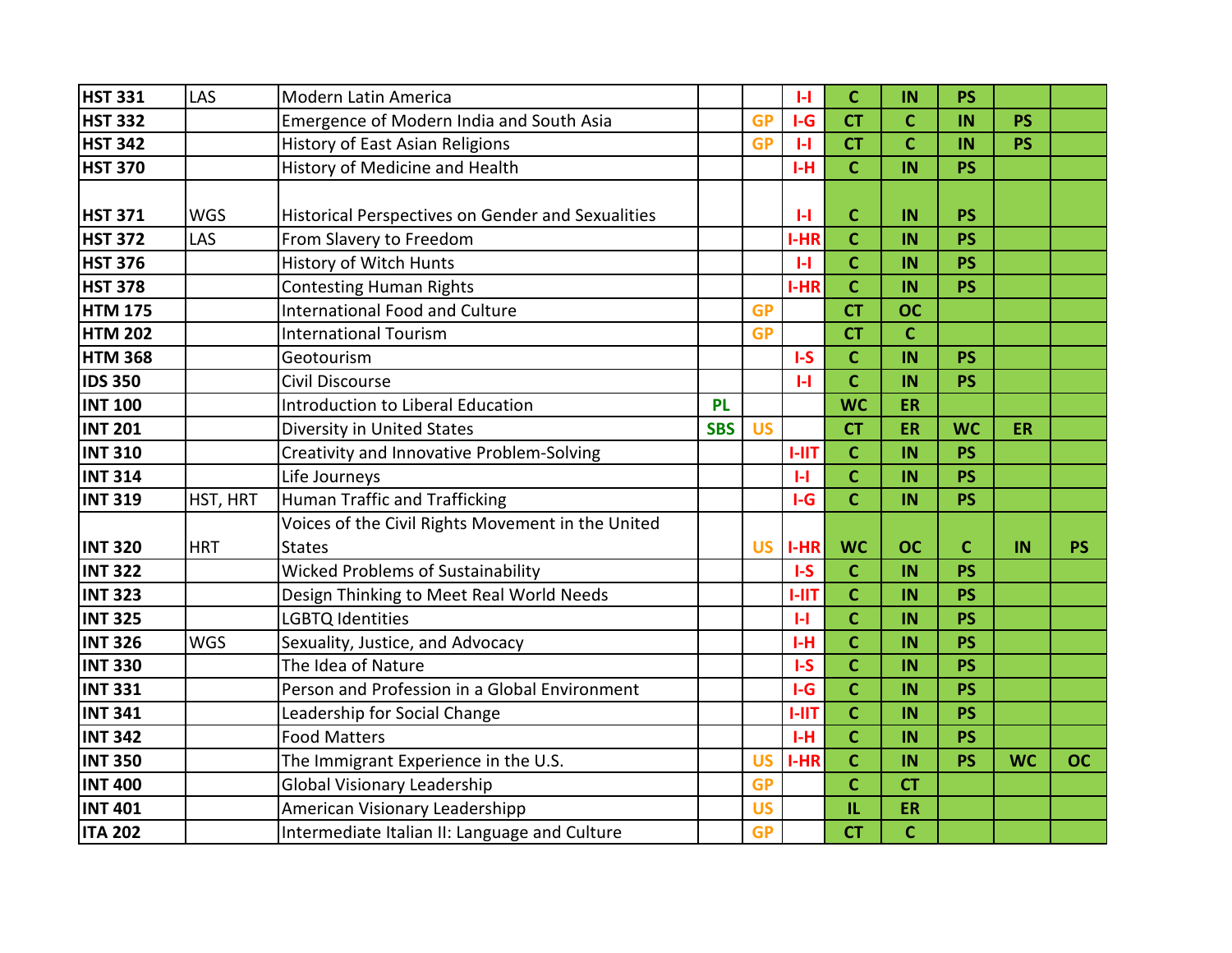|                |            | Introduction to Intercultural Competence and          |             |           |              |                |             |                |              |           |
|----------------|------------|-------------------------------------------------------|-------------|-----------|--------------|----------------|-------------|----------------|--------------|-----------|
| <b>ITC 100</b> |            | Communication                                         |             | <b>US</b> |              | IL.            | <b>OC</b>   |                |              |           |
| <b>JPN 202</b> |            | Intermediate Japanese II: Language and Culture        |             | <b>GP</b> |              | IL             | <b>OC</b>   |                |              |           |
| <b>JPN 221</b> |            | Pre-modern Japanese Literature and Culture            | <b>PL</b>   | <b>GP</b> |              | IL             | <b>OC</b>   |                |              |           |
| <b>JPN 222</b> |            | Early Modern Japanese Literature and Theatre          | <b>Arts</b> | <b>GP</b> |              | <b>CT</b>      | <b>OC</b>   |                |              |           |
|                |            |                                                       |             |           |              |                |             |                |              |           |
| <b>JPN 224</b> |            | Post-World War II Japan through Literature and Film   | <b>PL</b>   | <b>GP</b> |              | IL             | <b>OC</b>   |                |              |           |
| <b>JPN 323</b> |            | Modern Japanese Literature and Film                   |             | <b>GP</b> | $\mathbf{H}$ | <b>CT</b>      | $\mathbf C$ | IN             | <b>PS</b>    |           |
| <b>LAS 210</b> |            | <b>Exploring Latin America</b>                        | <b>SBS</b>  | <b>GP</b> |              | <b>CT</b>      | <b>PS</b>   | <b>CT</b>      | $\mathbf C$  |           |
| <b>LAS 220</b> |            | Intro to Latino/a Studies                             | <b>SBS</b>  | <b>US</b> |              | <b>CT</b>      | <b>ER</b>   | <b>WC</b>      | <b>OC</b>    |           |
| <b>LAS 325</b> |            | Human Rights in Latin America                         |             |           | I-HR         | $\mathsf{C}$   | <b>PS</b>   | IN             |              |           |
| <b>LAS 373</b> |            | Latinos/as in West Michigan                           |             | <b>US</b> | $\mathbf{H}$ | ER             | IL.         | $\mathbf c$    | IN           | <b>PS</b> |
| <b>LAT 202</b> |            | Intermediate Latin II                                 |             | <b>GP</b> |              | <b>CT</b>      | <b>OC</b>   |                |              |           |
| LS 101         |            | Law in Our Lives                                      | <b>SBS</b>  |           |              | <b>CT</b>      | <b>PS</b>   |                |              |           |
| <b>LS 370</b>  | <b>WGS</b> | Women and the Law                                     |             |           | <b>I-HR</b>  | $\overline{C}$ | IN          | <b>PS</b>      |              |           |
| <b>MES 201</b> |            | <b>Introduction to Middle East</b>                    | <b>HA</b>   | <b>GP</b> |              | <b>CT</b>      | <b>PS</b>   | <b>CT</b>      | $\mathbf{C}$ |           |
| <b>MES 202</b> |            | <b>Arab Americans</b>                                 |             | <b>US</b> |              | <b>OC</b>      | <b>WC</b>   |                |              |           |
|                |            | Contemporary Issues in the Middle East: The Model     |             |           |              |                |             |                |              |           |
| <b>MES 370</b> |            | Arab League                                           |             |           | $I-HR$       | $\mathbf c$    | IN          | PS             |              |           |
| <b>MGT 303</b> |            | <b>International Business and Culture</b>             |             | <b>GP</b> | $I-G$        | <b>CT</b>      | $\mathbf C$ | $\overline{c}$ | IN           | <b>PS</b> |
| <b>MGT 355</b> |            | The Diversified Workforce                             |             | <b>US</b> |              | <b>WC</b>      | <b>OC</b>   |                |              |           |
|                |            | <b>International Management and Multinational</b>     |             |           |              |                |             |                |              |           |
| <b>MGT 466</b> |            | Corporations                                          |             | <b>GP</b> |              | <b>CT</b>      | $\mathbf C$ |                |              |           |
| <b>MKT 359</b> |            | <b>Multinational Marketing</b>                        |             |           | $I-G$        | $\mathbf{C}$   | IN          | <b>PS</b>      |              |           |
|                |            |                                                       |             |           |              |                |             |                |              |           |
|                |            | What's language got to do with it? Exploring Identity |             |           |              |                |             |                |              |           |
| <b>MLL 300</b> |            | through Language, Culture, and Literature             |             |           | $\mathbf{L}$ | $\mathbf C$    | IN          | <b>PS</b>      |              |           |
| <b>MOV 350</b> |            | The Obesogenic Environment                            |             |           | $I-H$        | $\mathbf c$    | IN          | <b>PS</b>      |              |           |
| <b>MTH 122</b> |            | College Algebra                                       | <b>MS</b>   |           |              | QL             | $\mathbf C$ |                |              |           |
| <b>MTH 123</b> |            | Trigonometry                                          | <b>MS</b>   |           |              | QL             | <b>PS</b>   |                |              |           |
| <b>MTH 124</b> |            | <b>Precalculus: Functions and Models</b>              | <b>MS</b>   |           |              | QL             | $\mathbf C$ |                |              |           |
| <b>MTH 125</b> |            | <b>Survey of Calculus</b>                             | <b>MS</b>   |           |              | QL             | <b>PS</b>   |                |              |           |
| <b>MTH 126</b> |            | <b>Mathematics for Elementary Teachers</b>            | <b>MS</b>   |           |              | QL             | <b>PS</b>   |                |              |           |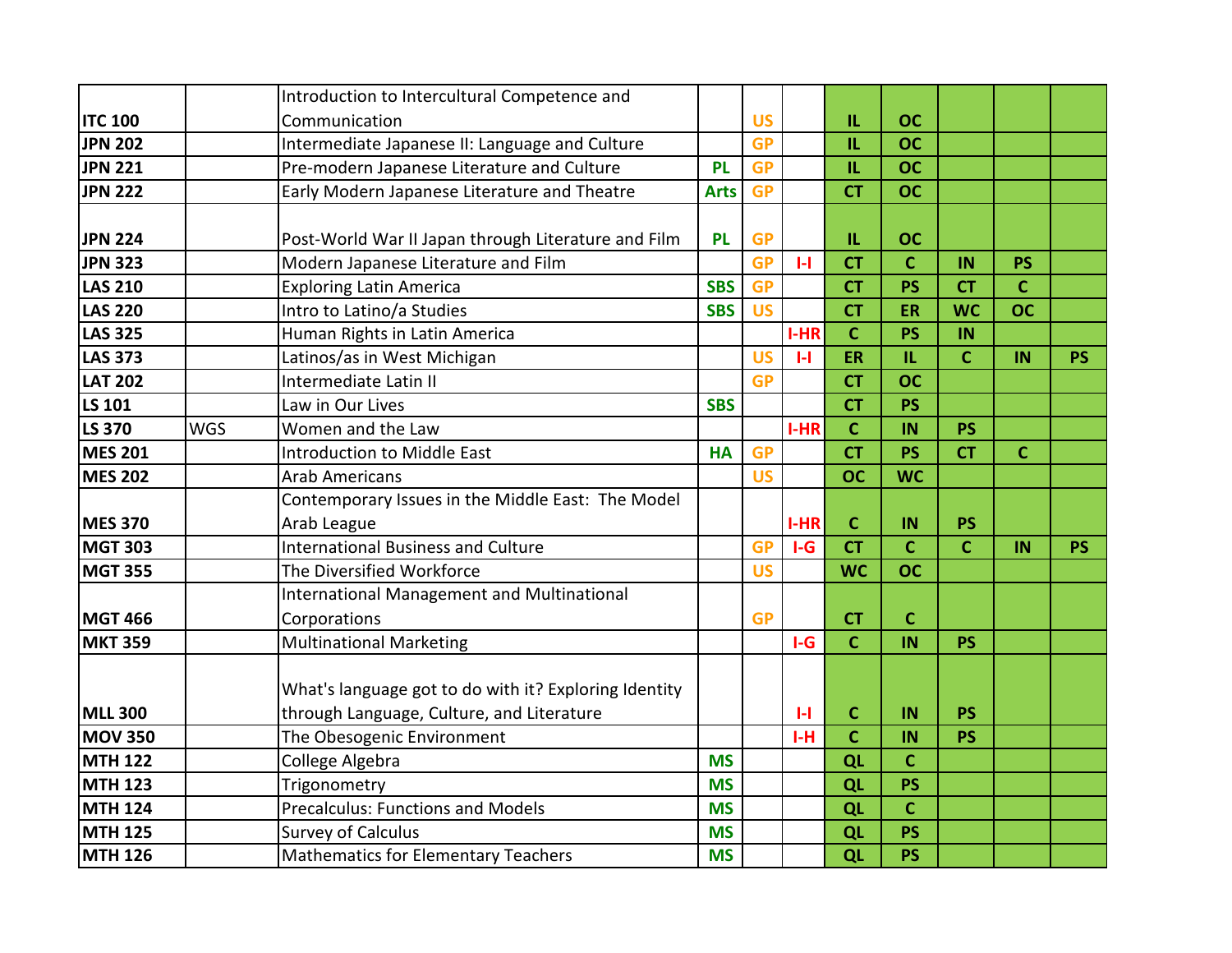| <b>MTH 131</b> | <b>Introduction to Mathematics</b>                   | <b>MS</b>   |           |              | QL             | $\mathbf c$ |              |           |           |
|----------------|------------------------------------------------------|-------------|-----------|--------------|----------------|-------------|--------------|-----------|-----------|
| <b>MTH 201</b> | Calculus I                                           | <b>MS</b>   |           |              | QL             | <b>PS</b>   |              |           |           |
| <b>MTH 312</b> | Cryptography and Privacy                             |             |           | <b>I-IIT</b> | $\mathbf C$    | IN          | <b>PS</b>    |           |           |
| <b>MUS 100</b> | <b>Introduction to Music Literature</b>              | <b>Arts</b> |           |              | <b>WC</b>      | <b>OC</b>   |              |           |           |
| <b>MUS 128</b> | Strum and Drum for Everyone                          | <b>Arts</b> |           |              | <b>CT</b>      | <b>OC</b>   |              |           |           |
| <b>MUS 129</b> | <b>Fundamentals of Music</b>                         | <b>Arts</b> |           |              | <b>CT</b>      | $\mathbf c$ |              |           |           |
| <b>MUS 218</b> | <b>World Music</b>                                   | <b>Arts</b> | <b>GP</b> |              | <b>CT</b>      | <b>OC</b>   | <b>CT</b>    | <b>OC</b> |           |
| <b>MUS 219</b> | Jazz History                                         |             | <b>US</b> |              | <b>WC</b>      | <b>OC</b>   |              |           |           |
| <b>MUS 300</b> | From Rag to Rock - Exploring American Music          |             | <b>US</b> | $\mathbf{H}$ | IL.            | <b>ER</b>   | $\mathbf c$  | IN        | <b>PS</b> |
| <b>MUS 301</b> | History of Rock and Roll                             |             |           | I-HR         | $\mathbf C$    | IN          | <b>PS</b>    |           |           |
| <b>MUS 309</b> | Music in Time of War                                 |             | <b>GP</b> | $\mathbf{H}$ | <b>CT</b>      | <b>OC</b>   | $\mathbf{C}$ | IN        | <b>PS</b> |
| <b>NRM 140</b> | The Climatic Factor                                  | <b>PS-L</b> |           |              | <b>OC</b>      | <b>WC</b>   |              |           |           |
| <b>NRM 451</b> | <b>Natural Resource Policy</b>                       |             |           | $I-S$        | $\mathbf C$    | IN          | <b>PS</b>    |           |           |
| <b>NUR 344</b> | Healthy Aging: A Lifelong Journey                    |             |           | $I-H$        | $\mathbf C$    | IN          | <b>PS</b>    |           |           |
| <b>NUR 354</b> | Living with Life-Limiting Illness                    |             |           | $I-H$        | $\mathbf c$    | IN          | <b>PS</b>    |           |           |
| <b>NUR 364</b> | <b>Embracing Wicked Problems</b>                     |             |           | $I-H$        | $\overline{c}$ | IN          | <b>PS</b>    |           |           |
| <b>PHI 101</b> | Introduction to Philosophy                           | <b>PL</b>   |           |              | <b>WC</b>      | <b>ER</b>   |              |           |           |
| <b>PHI 102</b> | <b>Ethics</b>                                        | <b>PL</b>   |           |              | <b>WC</b>      | <b>ER</b>   |              |           |           |
| <b>PHI 103</b> | Logic                                                | <b>MS</b>   |           |              | <b>CT</b>      | <b>PS</b>   |              |           |           |
| <b>PHI 202</b> | Philosophy and Ethics of Health                      | PL          |           |              | <b>WC</b>      | ER          |              |           |           |
| <b>PHI 204</b> | Knowledge, Politics, and Social Media                | <b>PL</b>   |           |              | IL.            | <b>ER</b>   |              |           |           |
|                |                                                      |             |           |              |                |             |              |           |           |
| <b>PHI 206</b> | Business, Value, and Trust: The Philosophy of Work   | <b>PL</b>   |           |              | <b>WC</b>      | <b>ER</b>   |              |           |           |
| <b>PHI 210</b> | Eastern Philosophy                                   |             | <b>GP</b> |              | <b>CT</b>      | <b>OC</b>   |              |           |           |
| <b>PHI 220</b> | Aesthetics                                           | <b>Arts</b> |           |              | <b>CT</b>      | $\mathbf C$ |              |           |           |
| <b>PHI 230</b> | American Philosophy                                  |             | <b>US</b> |              | <b>WC</b>      | ER          |              |           |           |
| <b>PHI 240</b> | Middle Eastern Philosophy                            |             | <b>GP</b> |              | <b>CT</b>      | <b>OC</b>   |              |           |           |
| <b>PHI 250</b> | Existentialism                                       |             | <b>GP</b> |              | <b>CT</b>      | <b>OC</b>   |              |           |           |
| <b>PHI 300</b> | Theories of Human Nature                             |             |           | $\mathbf{H}$ | $\mathbf C$    | IN          | <b>PS</b>    |           |           |
|                |                                                      |             |           |              |                |             |              |           |           |
| <b>PHI 320</b> | Social and Political Philosophy: Liberty and Justice |             |           | <b>I-HR</b>  | $\mathbf{C}$   | IN          | <b>PS</b>    |           |           |
| <b>PHI 325</b> | Ethics in Professional Life                          |             |           | $I-HR$       | $\mathbf C$    | IN          | <b>PS</b>    |           |           |
| <b>PHI 330</b> | Law, Philosophy, and Society                         |             |           | $I-HR$       | $\mathbf c$    | IN          | <b>PS</b>    |           |           |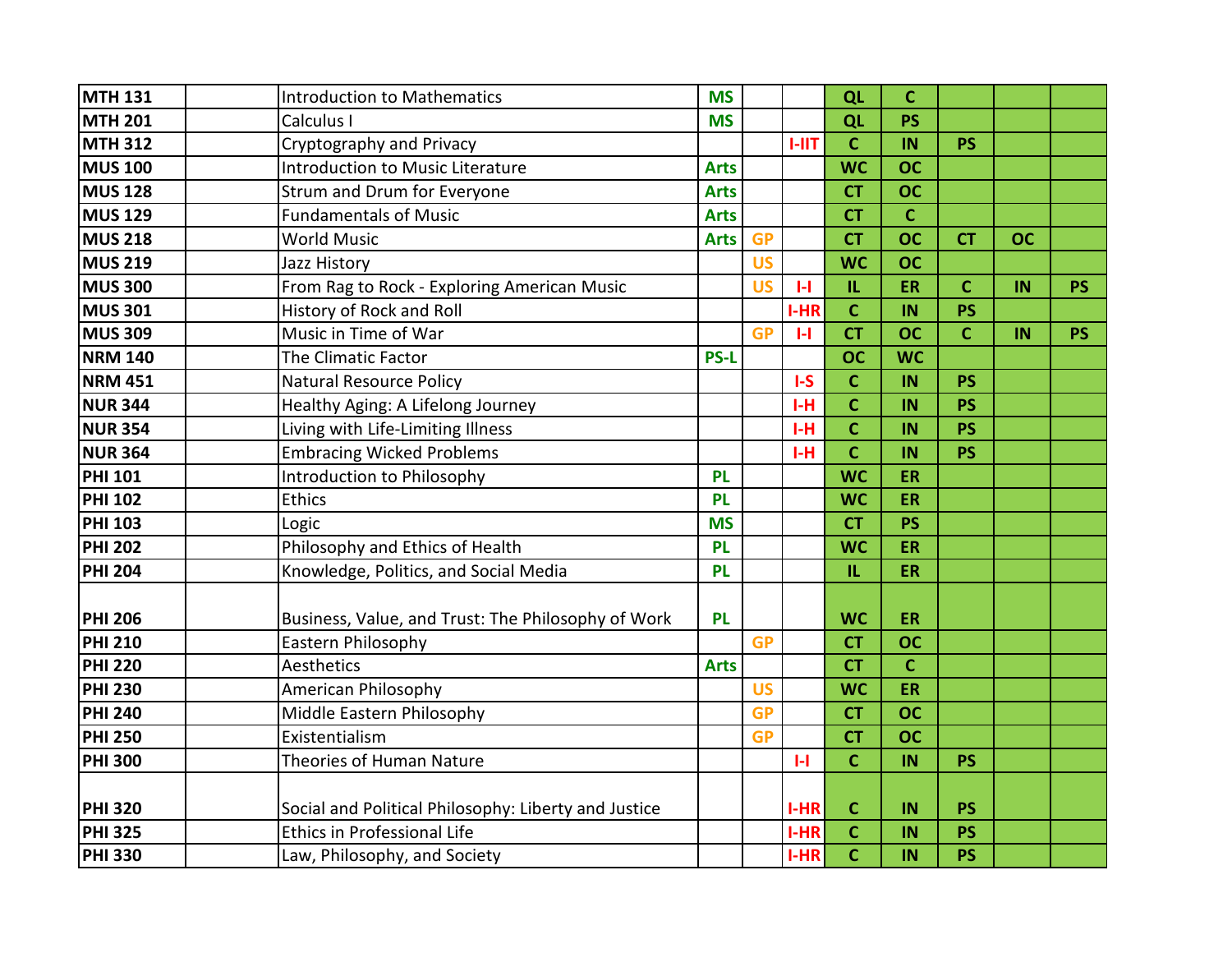| <b>PHI 343</b> |            | Philosophy of Religion                               |             |           | $\mathbf{H}$ | $\mathbf C$                       | IN             | <b>PS</b>   |              |           |
|----------------|------------|------------------------------------------------------|-------------|-----------|--------------|-----------------------------------|----------------|-------------|--------------|-----------|
|                |            | Sex Matters: Feminist Philosophy in the              |             |           |              |                                   |                |             |              |           |
| <b>PHI 370</b> |            | <b>Contemporary World</b>                            |             |           | $\mathbf{H}$ | $\mathbf C$                       | IN             | <b>PS</b>   |              |           |
|                |            | Wisdom of the East: Advanced Topics in Asian         |             |           |              |                                   |                |             |              |           |
| <b>PHI 400</b> |            | Philosophy                                           |             | <b>GP</b> |              | <b>CT</b>                         | <b>OC</b>      |             |              |           |
| <b>PHO 170</b> |            | <b>Introduction to Photography</b>                   | <b>Arts</b> |           |              | <b>CT</b>                         | <b>OC</b>      |             |              |           |
| <b>PHY 105</b> |            | <b>Descriptive Astronomy</b>                         | <b>PS-L</b> |           |              | QL                                | <b>PS</b>      |             |              |           |
| <b>PHY 201</b> |            | Inquiry: The Mechanical and Thermal World            | <b>PS-L</b> |           |              | QL                                | <b>PS</b>      |             |              |           |
| <b>PHY 220</b> |            | <b>General Physics I</b>                             | <b>PS-L</b> |           |              | QL                                | <b>PS</b>      |             |              |           |
| <b>PHY 230</b> |            | Principles of Physics I                              | <b>PS-L</b> |           |              | QL                                | <b>PS</b>      |             |              |           |
| <b>PLS 102</b> |            | <b>American Government and Politics</b>              | <b>SBS</b>  |           |              | <b>CT</b>                         | ER             |             |              |           |
| <b>PLS 103</b> |            | <b>Issues in World Politics</b>                      | <b>SBS</b>  | <b>GP</b> |              | <b>CT</b>                         | <b>PS</b>      | <b>CT</b>   | $\mathbf C$  |           |
| <b>PLS 105</b> | <b>HRT</b> | Introduction to Human Rights                         | <b>PL</b>   |           |              | <b>WC</b>                         | <b>ER</b>      |             |              |           |
| <b>PLS 211</b> |            | <b>International Relations</b>                       | <b>SBS</b>  | <b>GP</b> |              | <b>CT</b>                         | <b>PS</b>      | <b>CT</b>   | $\mathbf{C}$ |           |
| <b>PLS 281</b> |            | Comparative Political Systems: Canada                |             | <b>GP</b> |              | IL                                | <b>OC</b>      |             |              |           |
| <b>PLS 283</b> |            | Chinese Politics and US-China Relations              |             | <b>GP</b> |              | <b>CT</b>                         | <b>OC</b>      |             |              |           |
| <b>PLS 284</b> |            | Latin American Politics                              |             | <b>GP</b> |              | <b>CT</b>                         | $\mathbf c$    |             |              |           |
| <b>PLS 301</b> |            | Poverty, Inequality, and U.S. Public Policy          |             |           | $\mathbf{H}$ | $\mathbf C$                       | IN             | <b>PS</b>   |              |           |
| <b>PLS 303</b> | <b>ENS</b> | Introduction to U.S. Environmental Policy            |             |           | $I-S$        | $\mathbf C$                       | IN             | <b>PS</b>   |              |           |
| <b>PLS 334</b> | <b>WGS</b> | Sex, Power, and Politics                             |             |           | $\mathbf{H}$ | $\mathbf c$                       | IN             | <b>PS</b>   |              |           |
| <b>PLS 339</b> |            | Democracy and the Authoritarian Challenge            |             |           | $I-HR$       | $\mathbf C$                       | IN             | <b>PS</b>   |              |           |
| <b>PNH 270</b> |            | <b>Public and Nonprofit Administration</b>           | <b>SBS</b>  |           |              | <b>CT</b>                         | <b>PS</b>      |             |              |           |
| <b>PNH 372</b> |            | International and Comparative Administration         |             |           | $I-G$        | $\mathbf c$                       | IN             | <b>PS</b>   |              |           |
| <b>PSY 101</b> |            | <b>Introductory Psychology</b>                       | <b>SBS</b>  |           |              | $\overline{\mathsf{C}\mathsf{T}}$ | <b>ER</b>      |             |              |           |
| <b>PSY 355</b> |            | <b>Psychology and Culture</b>                        |             | <b>GP</b> |              | <b>CT</b>                         | $\mathbf C$    |             |              |           |
| <b>PSY 367</b> |            | <b>Health Psychology</b>                             |             |           | $I-H$        | $\mathbf c$                       | IN             | <b>PS</b>   |              |           |
| <b>REL 100</b> |            | Religions of the World                               | <b>SBS</b>  | <b>GP</b> |              | <b>CT</b>                         | ER             | <b>CT</b>   | $\mathbf C$  |           |
| <b>REL 200</b> |            | Understanding Religions in Human Experience          | <b>HA</b>   |           |              | <b>WC</b>                         | IL             |             |              |           |
|                |            | Religions in the World Today: Theories, Methods, and |             |           |              |                                   |                |             |              |           |
| <b>REL 300</b> |            | <b>Issues</b>                                        |             | <b>GP</b> | $I-HR$       | <b>CT</b>                         | $\mathbf c$    | IN          | <b>PS</b>    |           |
| <b>REL 306</b> |            | Hinduism and South Asian Religions                   |             | <b>GP</b> | $\mathbf{H}$ | <b>CT</b>                         | $\mathbf c$    | $\mathbf c$ | IN           | <b>PS</b> |
| <b>REL 335</b> |            | <b>Sacred Texts - Global Contexts</b>                |             | <b>GP</b> | $I-G$        | <b>CT</b>                         | $\overline{C}$ | $\mathbf C$ | IN           | <b>PS</b> |
| <b>REL 340</b> |            | Religion and Popular Culture in the United States    |             | <b>US</b> | <b>I-IIT</b> | IL                                | ER             | $\mathbf C$ | IN           | <b>PS</b> |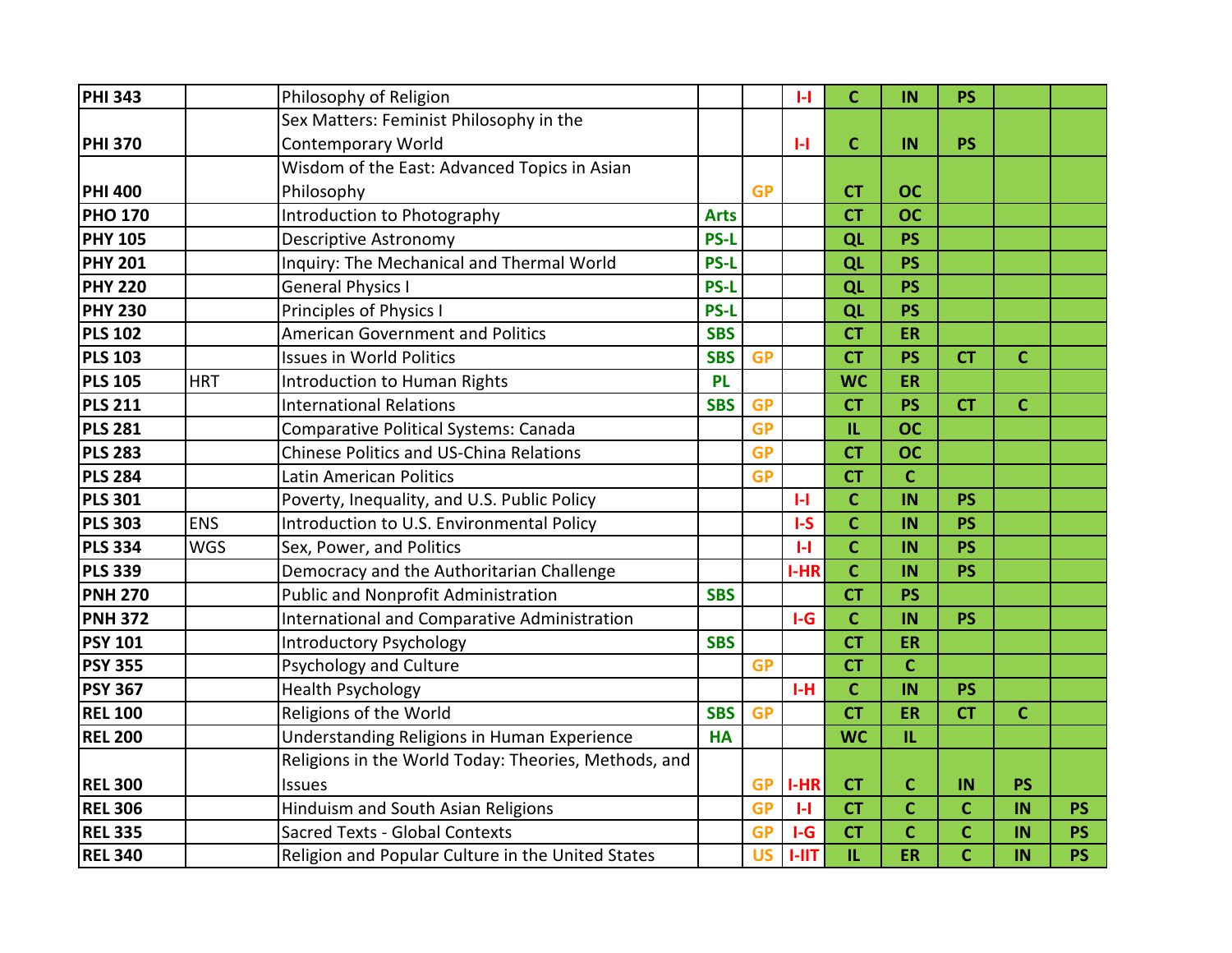| <b>RTX 302</b> |            | Leisure, Health, and Wellness                      |             |           | $I-H$        | $\mathbf C$  | IN          | <b>PS</b>      |    |           |
|----------------|------------|----------------------------------------------------|-------------|-----------|--------------|--------------|-------------|----------------|----|-----------|
| <b>RUS 202</b> |            | Intermediate Russian II: Language and Culture      |             | <b>GP</b> |              | <b>CT</b>    | $\mathbf C$ |                |    |           |
| <b>SCI 225</b> |            | Integrated Life Science for PK-3 Teachers          | LS-L        |           |              | QL           | <b>PS</b>   |                |    |           |
| <b>SCI 226</b> |            | Integrated Physical Science for PK-3 Teachers      | <b>PS-L</b> |           |              | QL           | <b>PS</b>   |                |    |           |
| <b>SOC 101</b> |            | Introduction to Sociology                          | <b>SBS</b>  |           |              | <b>CT</b>    | <b>PS</b>   |                |    |           |
| <b>SOC 105</b> |            | <b>Social Problems</b>                             | <b>SBS</b>  | <b>US</b> |              | IL           | ER          |                |    |           |
| <b>SOC 285</b> |            | <b>Families in Society</b>                         |             | <b>US</b> |              | IL           | ER          |                |    |           |
| <b>SOC 286</b> |            | <b>Health and Society</b>                          | <b>SBS</b>  |           |              | <b>CT</b>    | ER          |                |    |           |
| <b>SOC 287</b> |            | Sociology of Religion                              | <b>SBS</b>  | <b>US</b> |              | IL.          | <b>ER</b>   |                |    |           |
| <b>SOC 306</b> |            | The Sociology of Human Rights                      |             |           | I-HR         | $\mathbf{C}$ | IN          | <b>PS</b>      |    |           |
| <b>SOC 313</b> |            | Race & Ethnicity                                   |             | <b>US</b> | $I-HR$       | <b>WC</b>    | <b>OC</b>   | $\overline{c}$ | IN | <b>PS</b> |
| <b>SOC 317</b> | <b>WGS</b> | Sociology of Gender                                |             | <b>US</b> | $\mathbf{H}$ | <b>WC</b>    | <b>OC</b>   | $\mathbf c$    | IN | <b>PS</b> |
| <b>SOC 318</b> | <b>WGS</b> | Sociology of Sexuality                             |             | <b>US</b> | $\mathbf{H}$ | <b>WC</b>    | <b>OC</b>   | $\mathbf c$    | IN | <b>PS</b> |
| <b>SOC 322</b> |            | Sociology of Community                             |             | <b>US</b> | $\mathbf{H}$ | <b>WC</b>    | <b>OC</b>   | $\mathbf c$    | IN | <b>PS</b> |
| <b>SOC 350</b> | <b>WGS</b> | Family and Gender in the Developing World          |             | <b>GP</b> | $\mathbf{H}$ | <b>CT</b>    | <b>OC</b>   | $\overline{c}$ | IN | <b>PS</b> |
| <b>SOC 351</b> |            | <b>Urban Sociology</b>                             |             |           | $I-S$        | $\mathbf C$  | IN          | <b>PS</b>      |    |           |
| <b>SOC 355</b> |            | Sociology of Work and Employment                   |             |           | $I-G$        | $\mathbf{C}$ | IN          | <b>PS</b>      |    |           |
| <b>SOC 366</b> | <b>INT</b> | American Society and Media                         |             |           | $1-11T$      | $\mathbf c$  | IN          | <b>PS</b>      |    |           |
| <b>SOC 377</b> |            | <b>Globalization: Structures and Movements</b>     |             |           | $I-G$        | $\mathbf{C}$ | IN          | <b>PS</b>      |    |           |
| <b>SOC 381</b> |            | Class, Race, Gender, and Sexuality                 |             | <b>US</b> |              | IL           | ER          |                |    |           |
| <b>SOC 430</b> |            | Aging in Place(s): Growing Old in the Community    |             |           | $I-H$        | $\mathbf c$  | IN          | <b>PS</b>      |    |           |
| <b>SPA 202</b> |            | Intermediate Spanish II: Language and Culture      |             | <b>GP</b> |              | <b>CT</b>    | <b>OC</b>   |                |    |           |
| <b>SPA 313</b> |            | U.S. Latino/a Civilization and Culture             |             | <b>US</b> |              | <b>WC</b>    | <b>OC</b>   |                |    |           |
| <b>SST 311</b> |            | Data Literacy for Social Studies                   |             |           | $1 - 11T$    | $\mathbf{C}$ | IN          | <b>PS</b>      |    |           |
| <b>STA 126</b> |            | <b>Statistics for Elementary Teachers</b>          | <b>MS</b>   |           |              | QL           | <b>PS</b>   |                |    |           |
| <b>STA 215</b> |            | <b>Introductory Applied Statistics</b>             | <b>MS</b>   |           |              | QL           | <b>PS</b>   |                |    |           |
| <b>STA 340</b> |            | <b>Statistics in the Media</b>                     |             |           | $1 - 11T$    | $\mathbf C$  | IN          | <b>PS</b>      |    |           |
| <b>STA 341</b> |            | Demographic Methods                                |             |           | $I-G$        | $\mathbf C$  | IN          | <b>PS</b>      |    |           |
| <b>STA 345</b> |            | <b>Statistics in Sports</b>                        |             |           | <b>I-IIT</b> | $\mathbf{C}$ | IN          | <b>PS</b>      |    |           |
| <b>SW 150</b>  |            | Human Needs in Complex Societies                   | <b>SBS</b>  |           |              | <b>CT</b>    | ER          |                |    |           |
| <b>SW 322</b>  |            | Responding to Chronic Illness                      |             |           | $I-H$        | $\mathbf C$  | IN          | <b>PS</b>      |    |           |
|                |            | Community Work with the Lesbian, Gay, Bisexual and |             |           |              |              |             |                |    |           |
| <b>SW 333</b>  |            | <b>Transgender Community</b>                       |             |           | $\mathbf{H}$ | $\mathbf C$  | IN          | <b>PS</b>      |    |           |